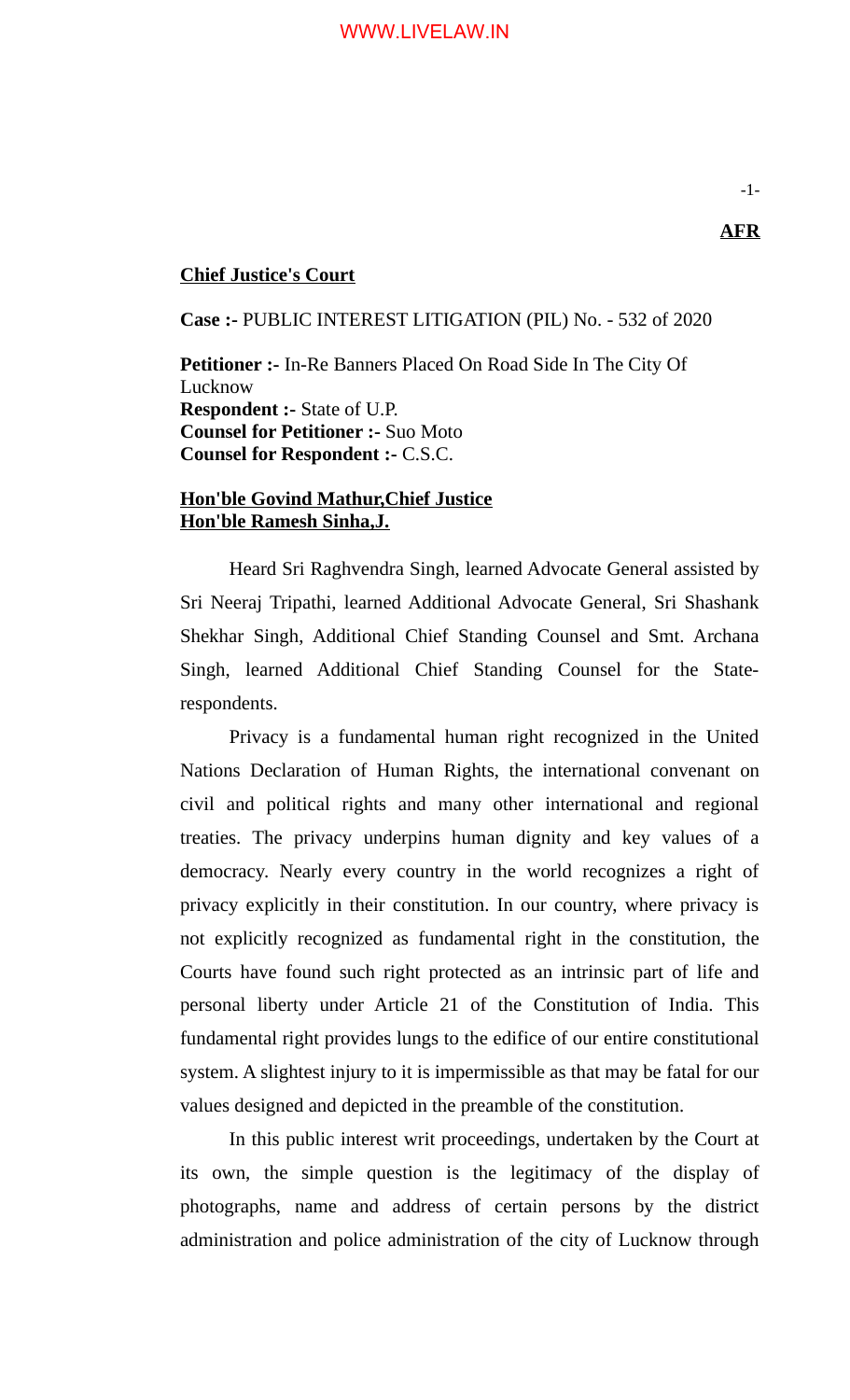banners. The banners came up at a major road side with personal details of more than 50 persons those accused of vandalism during protest in the month of December, 2019. The poster is seeking compensation from the accused persons and further to confiscate their property, if they failed to pay compensation.

The installation of banners was reported in several newspapers, television and internet channels on  $6<sup>th</sup>$  and  $7<sup>th</sup>$  of March, 2020. Noticing injury to the right of privacy, the Chief Justice of this Court directed the Registry to register a petition for writ in public interest and list that before the Bench nominated. By an advance notice, the Commissioner of Police, Lucknow and District Magistrate, Lucknow were called upon to explain the provisions under which the banners were placed on road side. An explanation was also sought about the provisions relating to placement of any banner on road side that causes interference in movement of traffic in crowded areas. Accordingly, the Commissioner of Police and District Magistrate, Lucknow are before us through the Advocate General of the State.

Learned Advocate General while accepting absence of any statute permitting executive authorities to put such banners, opposed the petition with all vehemence with following submissions:-

(i) The Court erred in invoking public interest jurisdiction in the instant matter, that being available to under privileged section of the society only. The persons whose personal details are given in the banners are capable enough to agitate their grievance, if any, at their own.

(ii) The cause in the instant matter, if any, that arose at Lucknow, therefore, the petition at Allahabad lacks territorial jurisdiction.

(iii) The cognizance of any issue that is to be adjudicated in public interest litigation jurisdiction could have been taken by a Division Bench and not by a single Bench as taken in the instant matter.

(iv) The object of displaying personal details of the individuals is to deter the mischief mongers from causing damage to public and private

-2-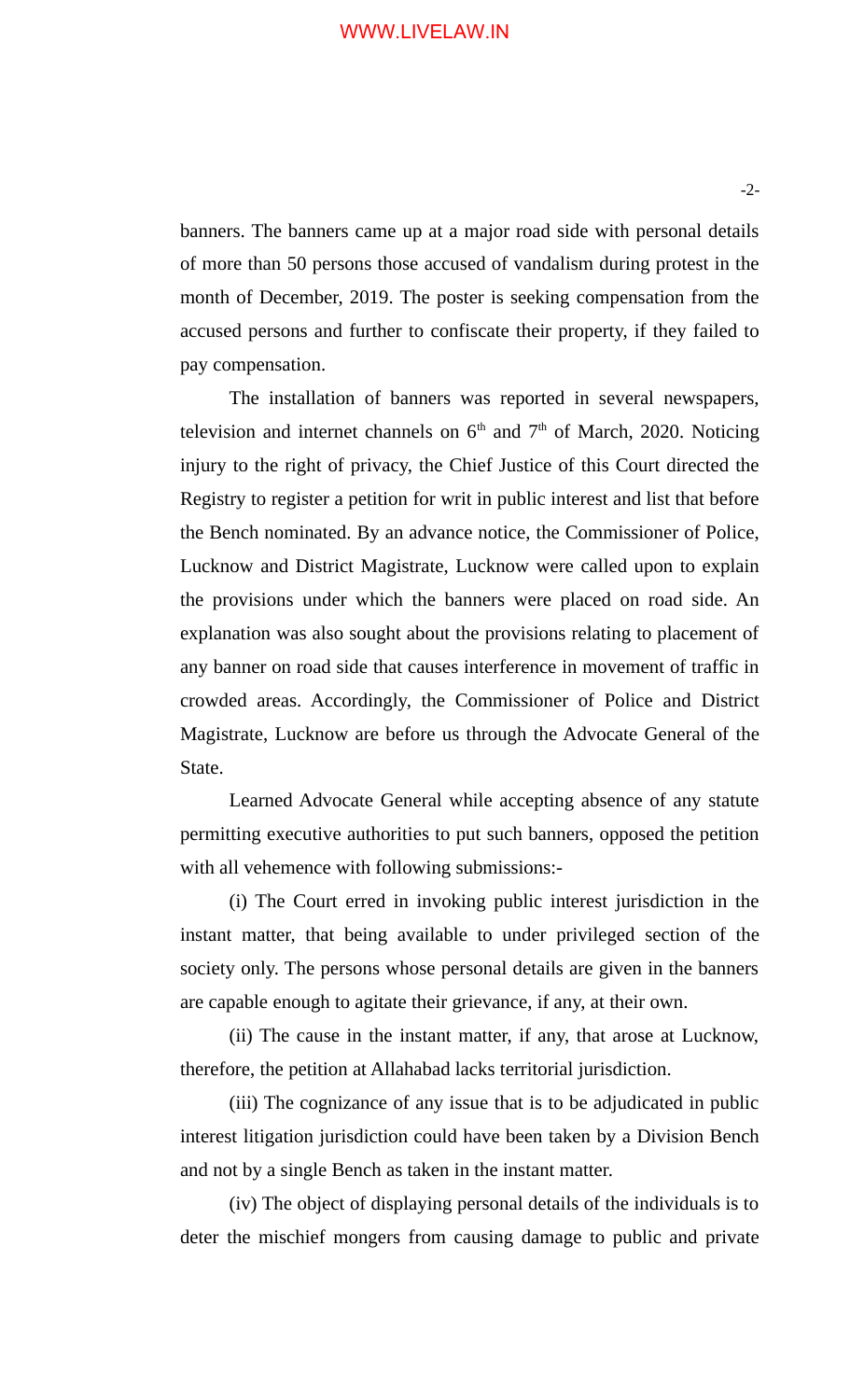property. Such bonafide action taken by the State must not be interfered by the Court in its public interest litigation jurisdiction.

To substantiate the first submission, learned Advocate General heavily relied upon the judgment of Hon'ble Supreme Court in *State of Uttaranchal Vs. Balwant Singh Chaufal and others, 2010 (3) SCC 402* laying down guidelines for Courts to streamline PIL jurisdiction. The Apex Court while doing so issued following directions:-

*"(1) The courts must encourage genuine and bona fide PIL and effectively discourage and curb the PIL filed for extraneous considerations.* 

*(2) Instead of every individual judge devising his own procedure for dealing with the public interest litigation, it would be appropriate for each High Court to properly formulate rules for encouraging the genuine PIL and discouraging the PIL filed with oblique motives. Consequently, we request that the High Courts who have not yet framed the rules, should frame the rules within three months. The Registrar General of each High Court is directed to ensure that a copy of the Rules prepared by the High Court is sent to the Secretary General of this court immediately thereafter.* 

*(3) The courts should prima facie verify the credentials of the petitioner before entertaining a P.I.L.* 

*(4) The court should be prima facie satisfied regarding the correctness of the contents of the petition before entertaining a PIL.* 

*(5) The court should be fully satisfied that substantial public interest is involved before entertaining the petition.* 

*(6) The court should ensure that the petition which involves larger public interest, gravity and urgency must be given priority over other petitions.* 

*(7) The courts before entertaining the PIL should ensure*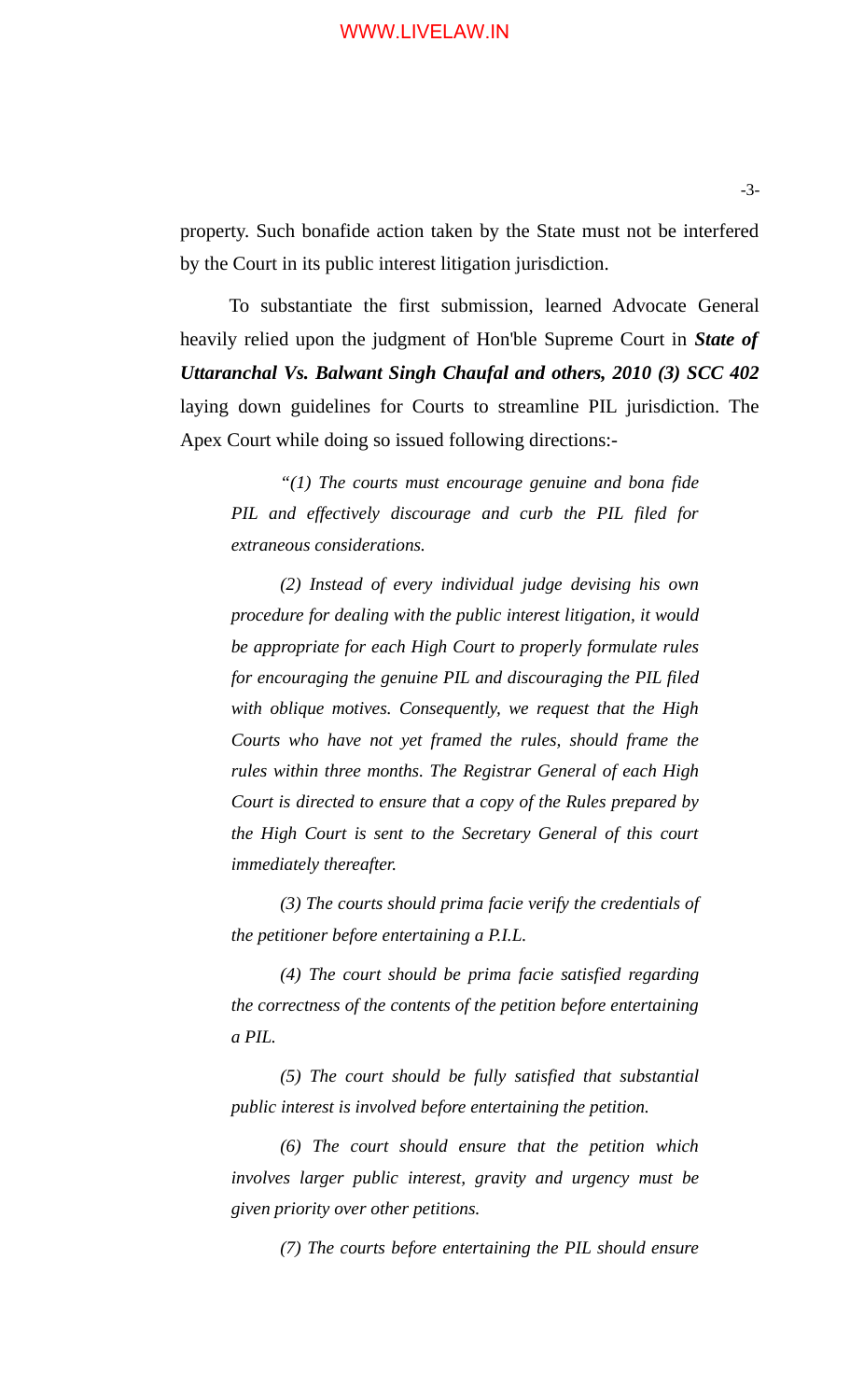*that the PIL is aimed at redressal of genuine public harm or public injury. The court should also ensure that there is no personal gain, private motive or oblique motive behind filing the public interest litigation. (8) The court should also ensure that the petitions filed by busybodies for extraneous and ulterior motives must be discouraged by imposing exemplary costs or by adopting similar novel methods to curb frivolous petitions and the petitions filed for extraneous considerations."*

Learned Advocate General while referring para 32, 34, 35 and 36 of the judgment aforesaid emphasized that the public interest litigation jurisdiction is evolved by the Courts to get access to justice to a large section of society that is otherwise not getting any benefit from judicial system.

So far as this argument is concerned, suffice to state that the most of the directions issued under para 181 of the judgment aforesaid would have no application in the instant matter being arising out of a *suo motu* action taken by the Court. However, it would be appropriate to state that the Court while calling upon the respondents duly applied its mind to ensure that the PIL is aimed at redressal of genuine public harm or public injury. In our constitutional scheme executive, legislature and judiciary are given distinct and separate powers and generally each branch is not allowed to encroach the powers of other. All the three wings of governance being face of the State, check and balance each other. The judiciary usually takes action once a case or cause is brought before it by a party and that is mostly in adverse litigation. But, where there is gross negligence on part of public authorities and government, where the law is disobeyed and the public is put to suffering and where the precious values of the constitution are subjected to injuries, a constitutional court can very well take notice of that at its own. The Court in such matters is not required to wait necessarily for a person to come before it to ring the bell of justice. The Courts are meant to impart justice and no court can shut its eyes if a public unjust is happening just before it. The concept of "standing" has

-4-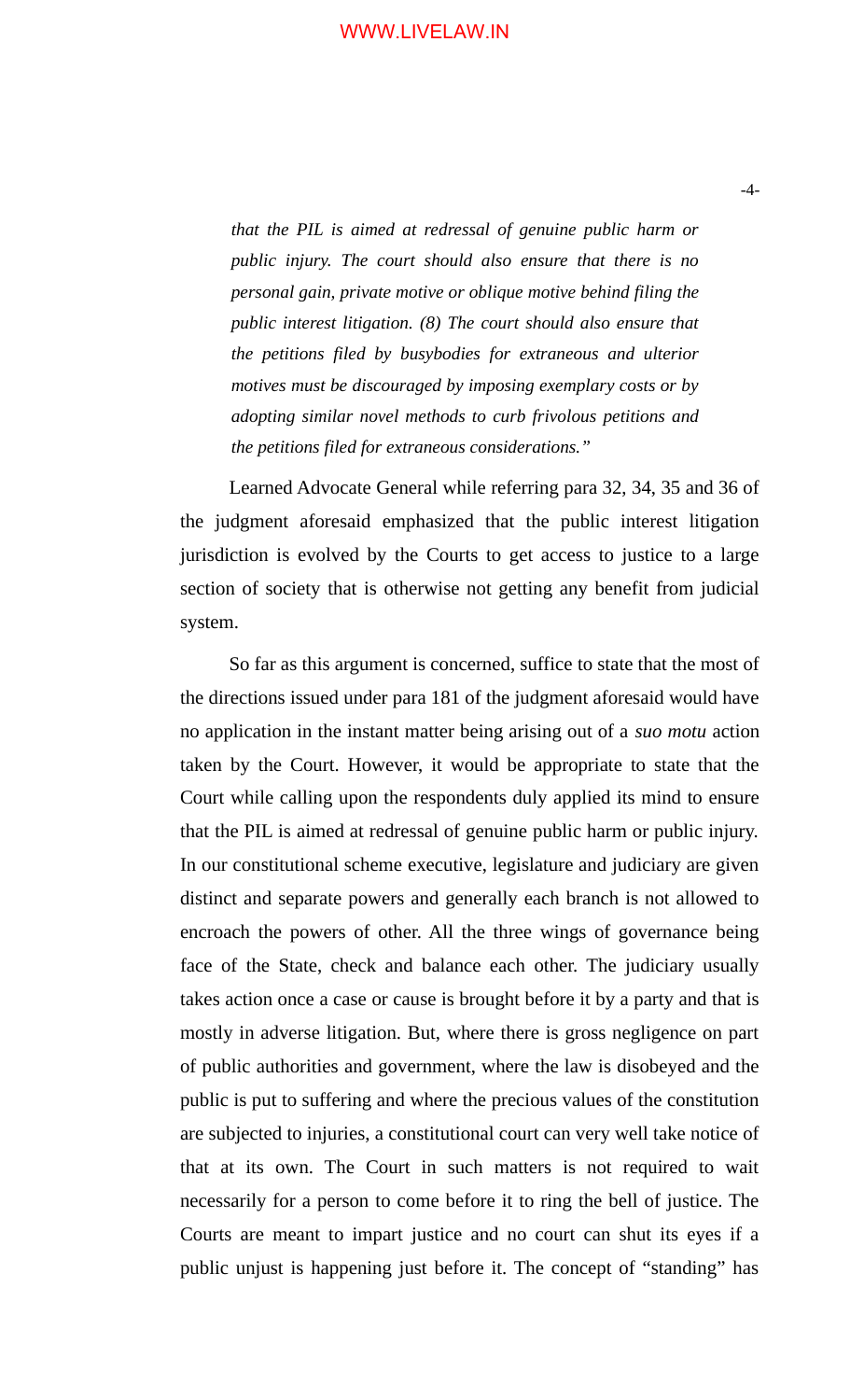acquired a new shape in our justice delivery system. A well meaning citizen or body certainly possess a locus to stand before the Court of law for a well meaning cause. In the case in hand, a valid apprehension of causing serious injury to the rights protected under Article 21 of the Constitution of India exists which demands adequate treatment by the Court at its own. The economic status of the persons directly affected in such matters is not material. The prime consideration before the Court is to prevent the assault on fundamental rights, especially the rights protected under Article 21 of the Constitution of India. As already stated, in the instant matter the act of the district and police administration of Lucknow is alleged to be in conflict with the right of life and liberty. Hence, the *suo motu* action by the Court is justified.

The second objection raised by learned Advocate General is that the entire cause of action in the instant matter arose at Lucknow, hence, this Court at Allahabad lacks territorial jurisdiction. Cause of action means the whole of the material facts that is necessary for a plaintiff to allege and prove. The cause of action consists of a bundle of facts that gives cause to enforce the legal injury for redress in a a Court of law.

In the present case, the cause is not about personal injury caused to the persons whose personal details are given in the banner but the injury caused to the precious constitutional value and its shameless depiction by the administration. The cause as such is undemocratic functioning of government agencies which are supposed to treat all members of public with respect and courtesy and at all time should behave in manner that upholds constitutional and democratic values. It would also be appropriate to state that the United Nations also under its Resolution No.58/4 dated 31<sup>st</sup> October, 2003 desired such conduct from public officials. Pertinent to note that the government agencies in the State of Uttar Pradesh have proposed to install the banners of accused persons in other cities also where the protest took place and compensation is claimed against alleged damage to public property. The proposed installation of banners in the

-5-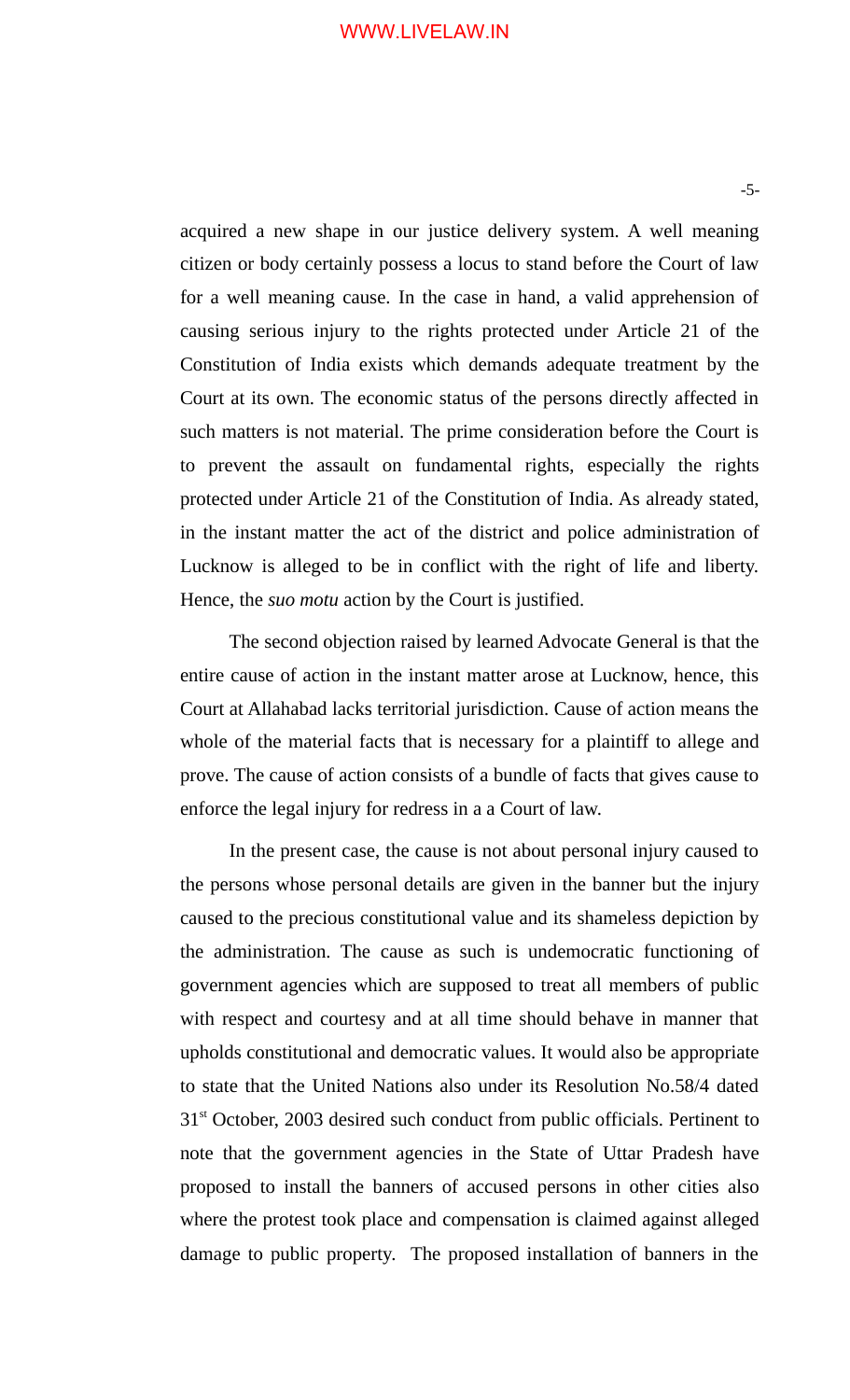city of Meerut is reported in newspapers of today only. Looking to the state wide nature of impugned action, it cannot be said that this Court at Allahabad is not having territorial jurisdiction to adjudicate the cause involved.

It is also stated by learned Advocate General that no cognizance of an issue could have been taken in public interest litigation jurisdiction by a single Bench may that be by the Chief Justice of this Court, as the jurisdiction to do so is available to a Division Bench. According to learned Advocate General, the reference of the issue for adjudication as a public interest litigation is incompetent. We do not find any merit in this argument. The Chief Justice has only noticed a wrong and directed the Registry to place before a nominated Division Bench for its adjudication. It is in accordance with settled norms to entertain a PIL *suo motu*.

The next submission of learned Advocate General is that the persons whose photographs have been placed in the banners with their identity have already challenged the notice issued to them for payment of compensation for causing damage to public property. Hence, no useful purpose shall be served by this public interest litigation, which essentially pertains to recovery of compensation from such persons.

In our considered opinion, this limb of objection too is bereft of merit. In the instant matter, the issue is not the compensation that is to be recovered from any body but depiction of personal data of persons on a road side, which may amount unwarranted interference in privacy of a person.

In last, it is submitted by learned Advocate General that the object of installing the banners with identity of certain persons is only to deter citizens from participation in illegal activities. The placement of banners with details of the accused persons at conspicuous place is in a larger public interest and, therefore, the Court must not interfere with the same.

No doubt the state can always take necessary steps to ensure

-6-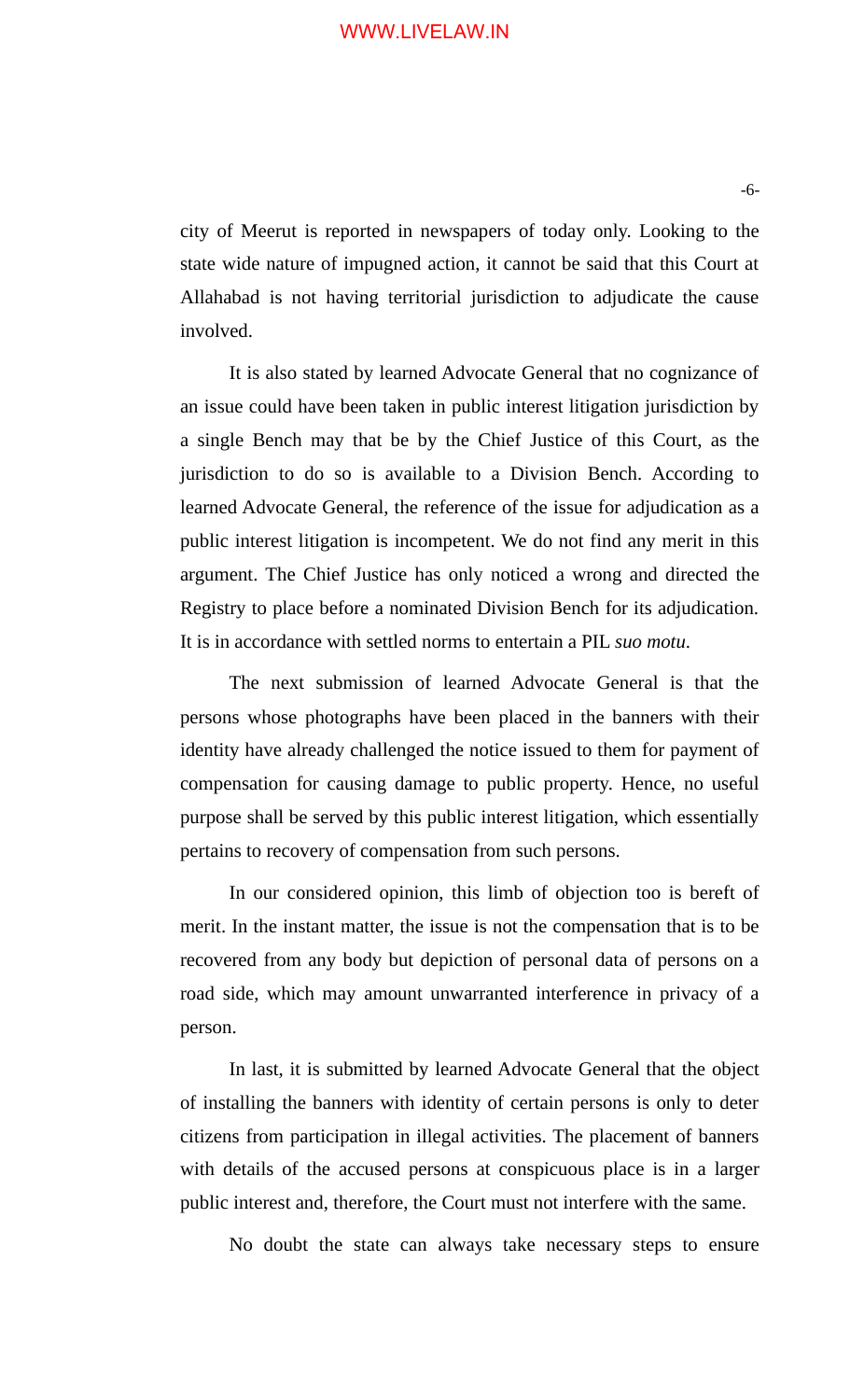maintenance of law and order but that cannot be by violating fundamental rights of people.

Now coming to the main issue about the unwarranted interference in privacy of people, it would be appropriate to state that admittedly no statutory provisions in this regard are available with the State. The State has initiated the proceedings to charge compensation from the accused of vandalism during protest in the month of December, 2019, on the basis of a government order that is said to be in tune of the directions given by Supreme Court in *"Re:-Destruction of Public and Private Properties" reported in 2009 (5) SCC 212*. The government order referred by learned Advocate General certainly provides a procedure to charge compensation from the persons causing damage to the public property but that does not permit the State to encroach privacy of a person. As already stated, we are not concerned with validity of the compensation fastened but to the act about disclosure of personal details of the accused persons.

Under the Code of Criminal Procedure, 1973, the power is available to a Court to publish a written proclamation requiring appearance of a persons against whom a warrant has been issued and such person is concealing himself to avoid execution of warrant. No other power is available in the Code to police or the Executive to display personal records of a person to public at large. There are certain provisions empowering the investigating agencies or other Executives to take picture of accused for the purpose of their identification and record but that too is not open for publication. The only time these photographs be published is to have assistance in the apprehension of a fugitive from justice.

The Supreme Court in *Malak Singh and others Vs. State of Punjab and Haryana and others* reported in *AIR 1981 SC 760* held that even for history sheeters who have the necessary criminal history the information about the history sheet and the surveillance has to be kept discreet and confidential that cannot be shared with public and there is no question of posting the photographs of history sheeters even at police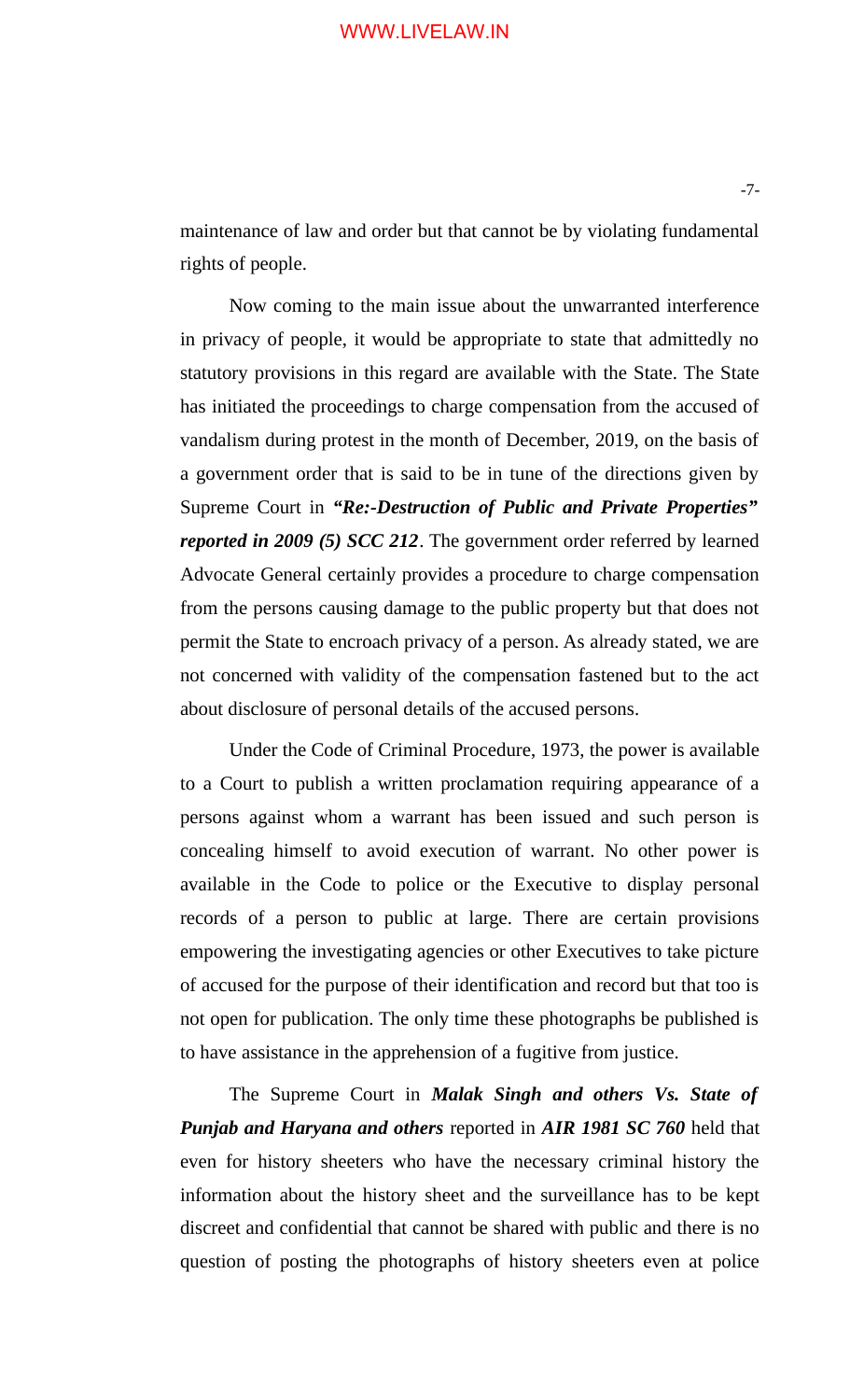### stations.

The Supreme Court in People's Union for Civil Liberties (PUCL) Vs. Union of India and another reported in 1997 (1) SCC 301 examined the issue with regard to availability of a fundamental right of privacy. The Apex Court discussed the concept and held as under:-

*"12.Both sides have relied upon the seven-Judge Bench judgment of this Court in Kharak Singh Vs. State of U.P. The question for consideration before this Court was whether "surveillance" under Chapter XX of the U.P. Police Regulations constituted an infringement of any of the fundamental rights guaranteed by Part III of the Constitution. Regulation 236(b) which permitted surveillance by "domiciliary visits at night" was held to be violative of Article 21 on the ground that there was no "law" under which the said regulation could be justified.* 

*13. The word "life" and the expression "personal liberty" in Article 21 were elaborately considered by this Court in Kharak Singh's case. The majority read "right to privacy" as part of the right to life under Article 21 of the Constitution on the following reasoning:* 

*"We have already extracted a passage from the judgment of Field, J. in Munn v. Illinois (1877) 94 U.S. 113, 142, where the learned Judge Pointed out that "life" in the 5th and 14th Amendments of the U.S. Constitution corresponding to Article 21, means not merely the right to the continuance of a person's animal existence, but a right to the possession of each of his organs-his arms and legs etc. We do not entertain any doubt that the word "life" in Article 21 bears the same signification. Is then the word "personal liberty" to be construed as excluding from its purview an invasion on the part of the police of the sanctity of a man's home and an intrusion into his personal security and his right to sleep*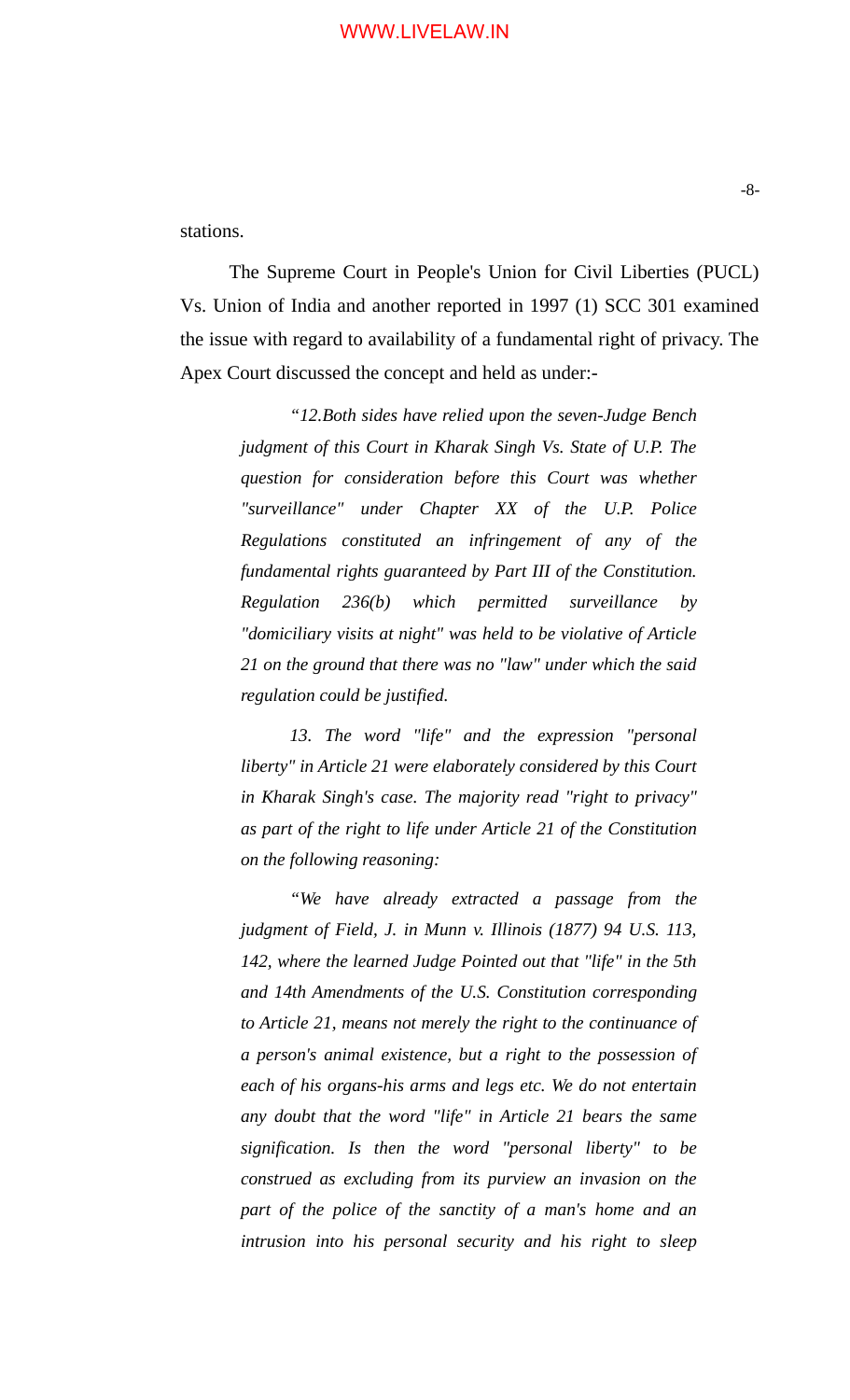*which is the normal comfort and a dire necessity for human existence even as an animal? It might not be inappropriate to refer here to the words of the preamble to the Constitution that it is designed to "assure the dignity of the individual" and therefore of those cherished human value as the means of ensuring his full development and evolution. We are referring to these objectives of the trainers merely to draw attention to the concepts underlying the Constitution which would point to such vital words as "personal liberty" having to be construed in a reasonable manner and to be attributed that sense which would promote and achieve those objectives and by no means to stretch the meaning of the phrase to square with any preconceived notions or doctrinaire constitutional theories. Frankfurter, J. observed in Wolfs. Colorado:*

*'The security of one's privacy against arbitrary intrusion by the police is basic to a free society. It is therefore implicit in 'the concept of ordered liberty' and as such enforceable against the States through the Due Process Clause. The knock at the door, whether by day or by night, as a prelude to a search without authority of law but solely on the authority of the police, did not need the commentary of recent history to be condemned as inconsistent with the conception of human rights enshrined in the history and the basic constitutional documents of English-speaking peoples We have no hesitation in saying that were a State affirmatively to sanction such police incursion into privacy it would run counter to the guaranty of the fourteenth Amendment.'*

*Murphy, J. considered that such invasion was against "the very essence of a scheme of ordered liberty.* 

*It is true that in the decision of the U.S. Supreme Court from which we have made these extracts, the Court had to consider also the impact of a violation of the Fourth Amendment which reads :*

-9-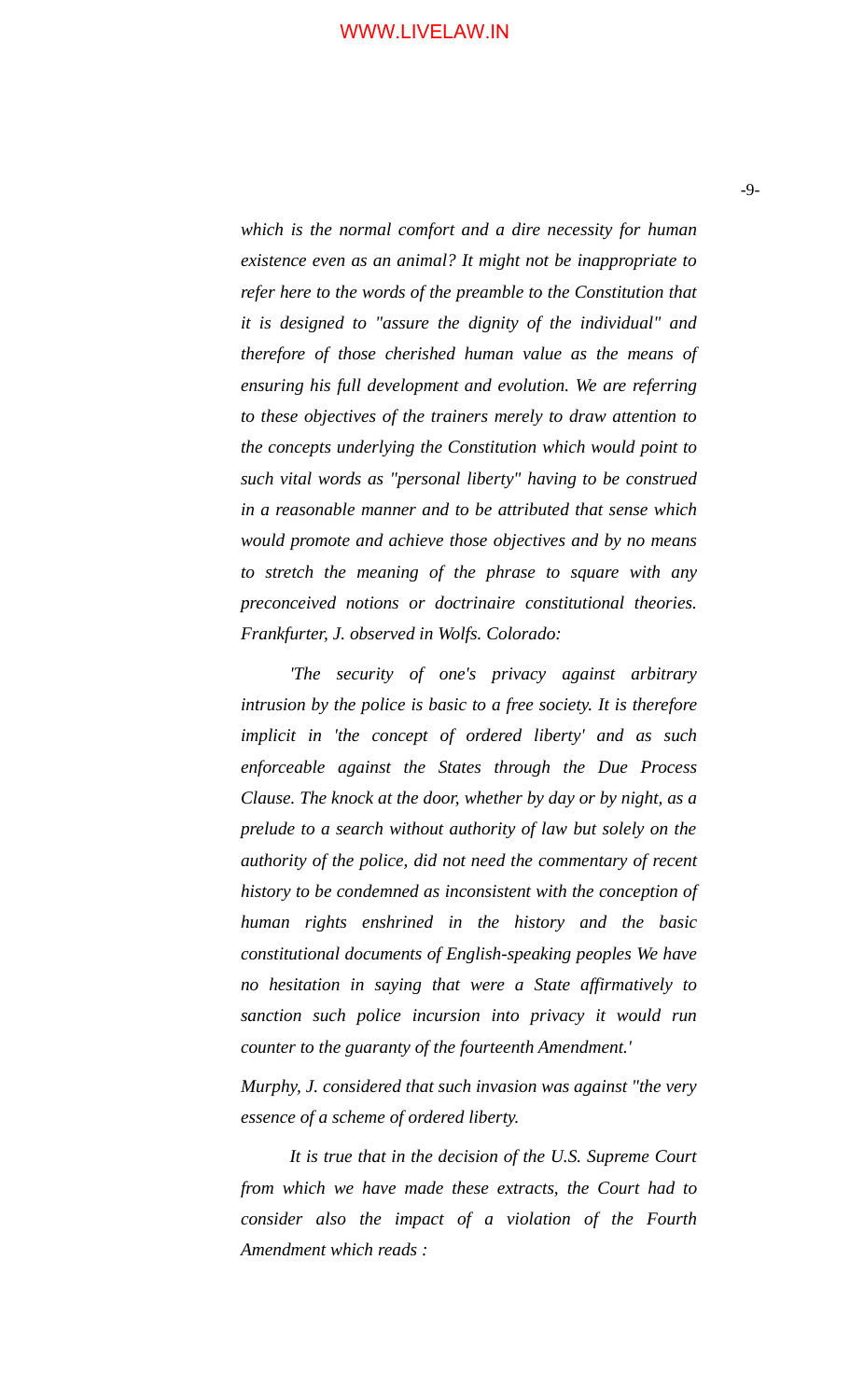*'The right of the people to be secure in their persons, houses, papers, and effects, against unreasonable searches and seizures, shall not be violated; and no warrants shall issue but upon probable cause, supported by oath or affirmation, and particularly describing the place to be searched, and the persons or things to be seized.'*

*and that our Constitution does not in terms confer any like constitutional guarantee. Nevertheless, these extracts would show that an unauthorised intrusion into a person's home and the disturbance caused to him thereby, is as it were the violation of a common law right of a man-an ultimate essential of ordered liberty, if not of the very concept of civilisation. An English Common Law maxim asserts that "every man's house is his castle" and in Semayne's case (1604) 5 Coke 91, where this was applied, it was stated that "the house of everyone is to him as his castle and fortress as well as for his defence against injury and violence as for his repose". We are not unmindful of the fact that Semayne's case was concerned with the law relating to executions in England, but the passage extracted has a validity quite apart from the context of the particular decision. It embodies an abiding principle which transcends mere protection of property rights and expounds a concept of "personal liberty" which does not rest on any element of feudalism or on any theory of freedom which has ceased to be of value.* 

*In our view Clause (b) of Regulation 236 is plainly violative of Article 21 and as there is no "law" on which the same could be justified it must be struck down as unconstitutional."* 

*14. Subba Rao J. (as the learned Judge then was) in his minority opinion also came to the conclusion that right to privacy was a part of Article 21 of the Constitution but went a step further and struck down Regulation 236 as a whole on the* -10-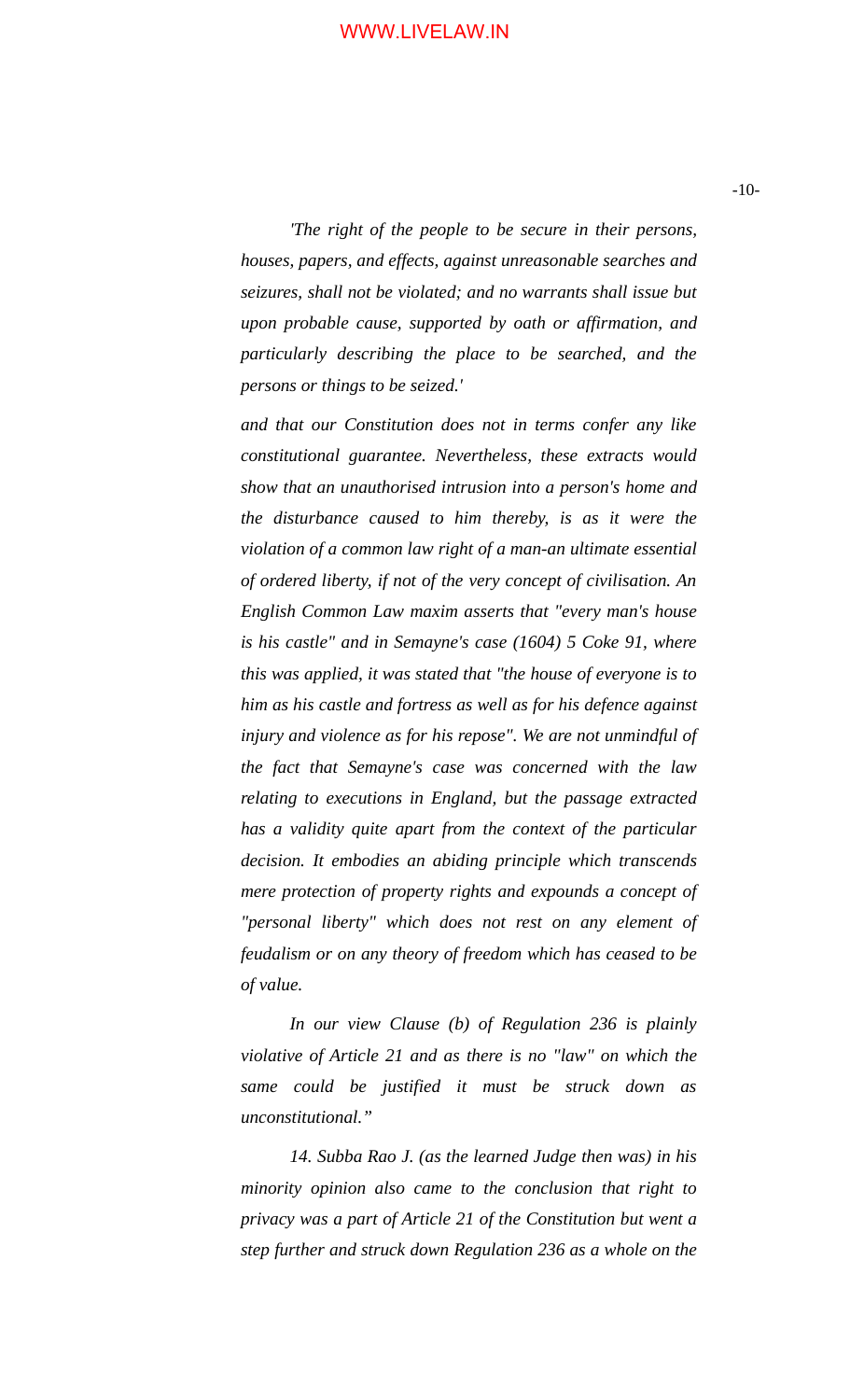#### *following reasoning:*

*"Further, the right to personal liberty takes in not only a right to be free from restrictions placed on his movements, but also free from encroachments on his private life. It is true our Constitution does not expressly declare a right to privacy as a fundamental right, but the said right is an essential ingredient of personal liberty. Every democratic country sanctifies domestic life; it is expected to give him rest, physical happiness, peace of mind and security. In the last resort, a person's house, where he lives with his family, is his "castle": it is his rampart against encroachment on his personal liberty. The pregnant words of that famous Judge, Frankfurter J., in Wolfv. Colorado, (1949) 338 US 25, pointing out the importance of the security of one's privacy against arbitrary intrusion by the police, could have no less application to an Indian home as to an American one. If physical restraints on a person's movements affect his personal liberty, physical encroachments on his private life would affect it in a larger degree. Indeed, nothing is more deleterious to a man's physical happiness and health than a calculated interference with his privacy. We would, therefore, define the right of personal liberty in Article 21 as a right of an individual to be free from restriction or encroachments on his person, whether those restriction or encroachments are directly imposed or indirectly brought about by calculated measures. If so understood, all the acts of surveillance under Regulation 236 infringe the fundamental right of the petitioner under Article 21 of the Constitution."* 

*15. Article 21 of the Constitution has, therefore, been interpreted by all the seven learned Judges in Kharak Singh's case (majority and the minority opinions) to include that "right to privacy" is a part of the right to "protection of life and personal liberty" guaranteed under the said Article.*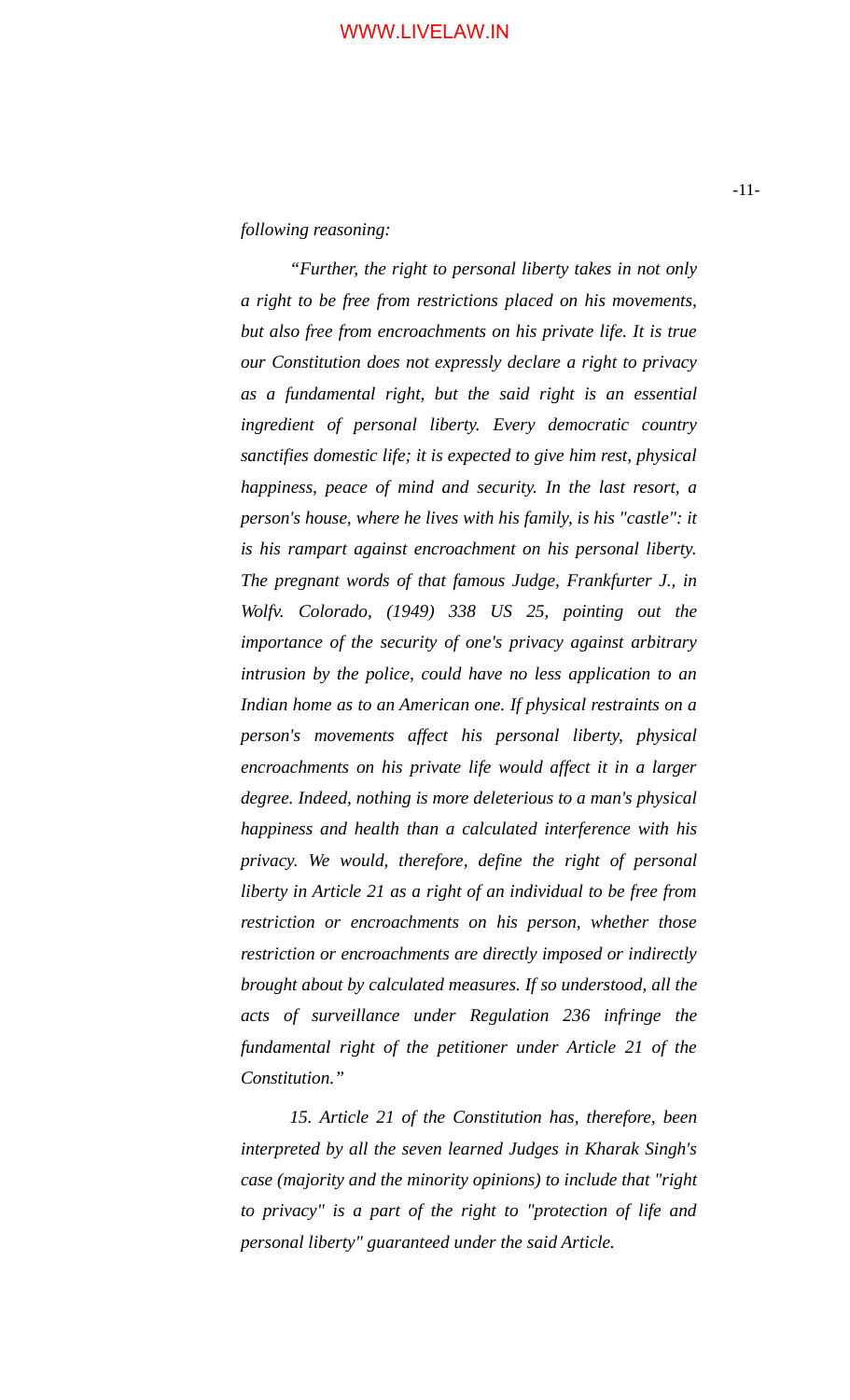*16. In Gobind Vs. State of U.P., a three-Judge Bench of this Court considered the constitutional validity of Regulations 855 and 856 of the Madhya Pradesh Police Regulations which provided surveillance by way of several measures indicated in the said regulations. This Court upheld the validity of the regulations by holding that Article 21 was not violated because the impugned regulations were "procedure established by law" in terms of the said Article.* 

*17. In R. Rajagopal alias R.R. Gopal and another v. State of Tamil Nadu , Jeevan Reddy, J. speaking for the Court observed that in recent times right to privacy has acquired constitutional status. The learned Judge referred to Kharak's case, Govind's case and considered a large number of American and English cases and finally came to the conclusion that "the right to privacy is implicit in the right to life and liberty guaranteed to the citizens of this country by Article 2[1.](https://indiankanoon.org/doc/1199182/) It is a "right to be let alone". A citizen has a right "to safeguard the privacy of his own, his family, marriage, procreation, motherhood, child-bearing and education among other matters".* 

*18. We have, therefore, no hesitation in holding that right to privacy is a part of the right to "life" and "personal liberty" enshrined under Article 21 of the Constitution. Once the facts in a given case constitute a right to privacy, Article 21 is attracted. The said right cannot be curtailed "except according to procedure established by law".* 

The issue again came up before a three Judges Bench of Hon'ble Supreme Court in Justice *K.S. Puttaswamy (Retd.) and another Vs. Union of India and others, 2015 (8) SCC 735*, the Bench referred the issue for its crystallization by a larger Bench. Accordingly, a Bench of nine Judges examined the entire issue.

The Supreme Court in its historical judgment in Justice *K.P.*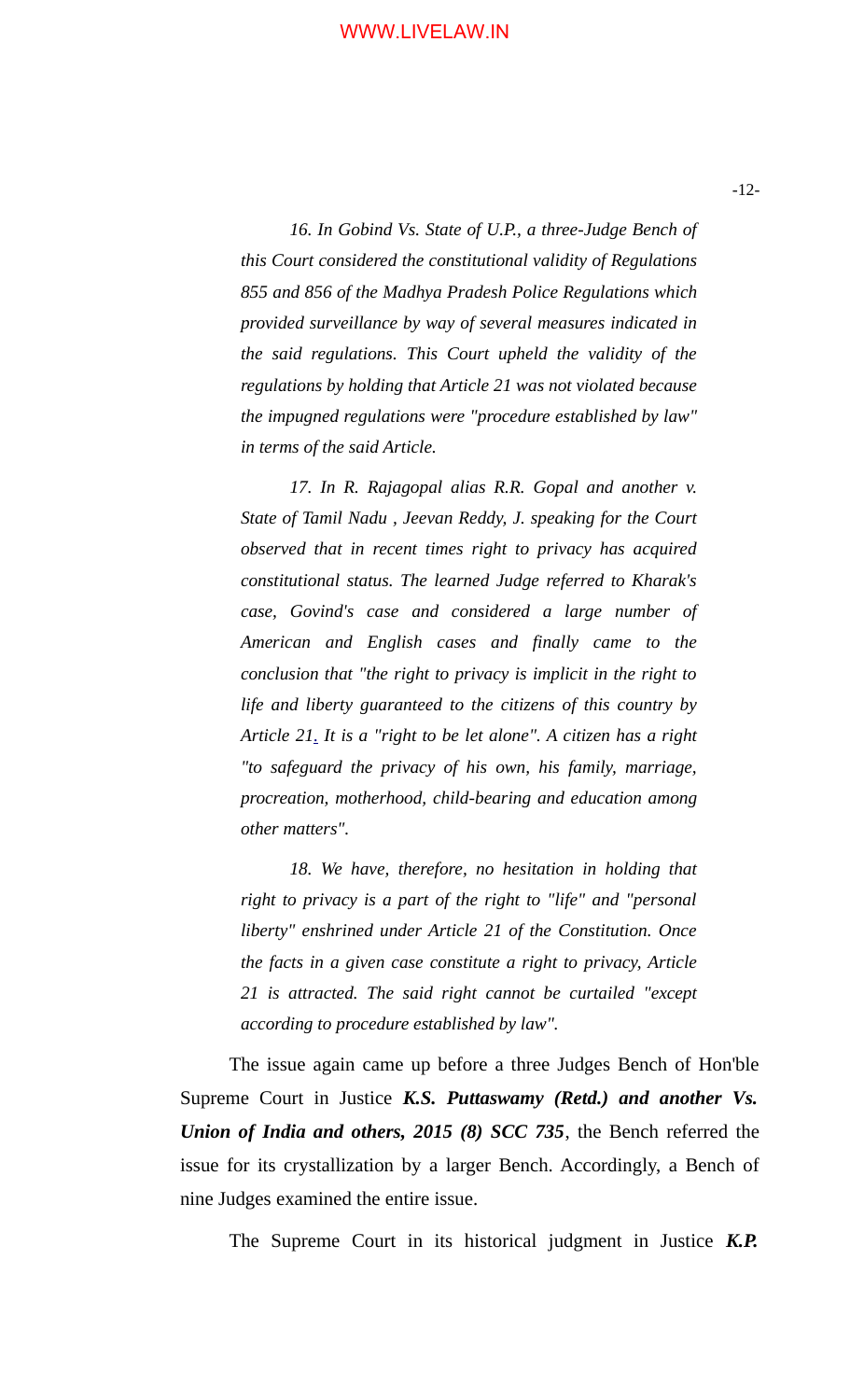-13-

*Puttaswamy and others Vs. Union of India and others* reported in *AIR 2017 SC 4161* affirmed the constitutional right to privacy. It declared privacy an intrinsic component of Part III of Constitution of India that lays down our fundamental rights relating to equality, freedom of speech and expression, freedom of movement and protection of life and personal liberty. These fundamental rights cannot be given or taken away by law and laws. All the executive actions must abide by them. The Supreme Court has however, clarified that like most other fundamental rights the right to privacy is not "absolute right". A persons privacy interests can be overridden by compounding state and individual interests subject to satisfaction to certain tests and bench marks. The nine Judges Bench noticed certain tests and bench marks, which are liability, legitimate goal, proportionately and procedural guarantees.

We have examined the action of the State under consideration in the instant matter by the touch stones aforesaid. So far as legality part is concerned, suffice to state that no law is in existence permitting the State to place the banners with personal data of the accused from whom compensation is to be charged. The legitimate goal as held by the Supreme Court in the case of *K.S. Puttaswamy (supra)* the proposed action must be necessary for a democratic society for a legitimate aim. On scaling, the act of the State in the instant matter, we do not find any necessity for a democratic society for a legitimate aim to have publication of personal data and identity. The accused persons are the accused from whom some compensation is to be recovered and in no manner they are fugitive. Learned Advocate General also failed to satisfy us as to why placement of the banners is necessary for a democratic society for a legitimate aim.

The third test is that there should be rational nexus between the object and means adopted to achieve them and further that how the extent of interference is proportionate to its need. The object as disclosed to us is only to deter the people from participating in illegal activities. On asking,